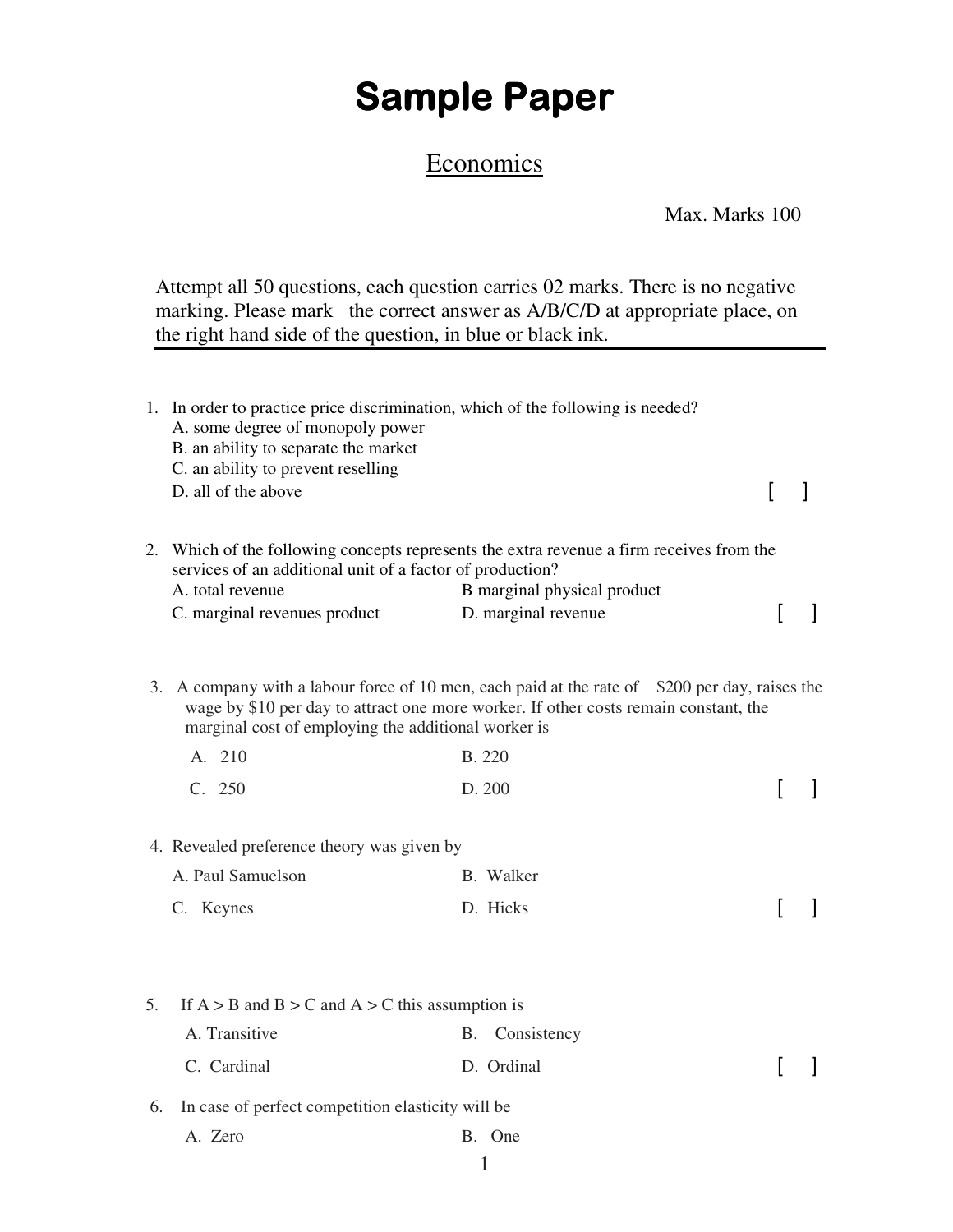|     | C. Infinity                                                | D. None of these                                                                        |  |
|-----|------------------------------------------------------------|-----------------------------------------------------------------------------------------|--|
| 7.  | In the market period, the supply curve is                  |                                                                                         |  |
|     | Horizontal<br>А.                                           | <b>B.</b> Vertical                                                                      |  |
|     | C. Hyperbola                                               | D. Rising straight line                                                                 |  |
| 8.  | A factor will not earn rent if                             |                                                                                         |  |
|     | A. The supply is inelastic                                 | B. The supply is elastic                                                                |  |
|     | C. supply is falling                                       | D. None of these                                                                        |  |
| 9.  | Concept of Marginal Efficiency of Capital is               |                                                                                         |  |
|     | A. Marshall                                                | B. IMD Little                                                                           |  |
|     | C. J. M. Keynes                                            | D. Clark                                                                                |  |
| 10. | $M_1$ + Time deposit of commercial Banks is called         |                                                                                         |  |
|     | A. $M2$                                                    | $B. M_3$                                                                                |  |
|     | C. M <sub>4</sub>                                          | D. None of these                                                                        |  |
| 11. |                                                            | If the absolute consumption level is 500 and marginal propensity to consume is 0.8 what |  |
|     | will be consumption at the income level of 1000.           |                                                                                         |  |
|     | A. 1200                                                    | <b>B.</b> 1000                                                                          |  |
|     | C. 1300                                                    | D. 800                                                                                  |  |
| 12  | In the above question, what is Marginal Propensity to Save |                                                                                         |  |
|     | A. 0.8                                                     | B 0.2                                                                                   |  |
|     | C. 1.00                                                    | D. 0.5                                                                                  |  |
| 13. | Change in capital can be negative if                       |                                                                                         |  |
|     | A. Investment < Depreciation                               | B. Depreciation < Investment                                                            |  |
|     | $C.$ Investment = Depreciation $D.$ None of the above      |                                                                                         |  |
|     | 14. If income and consumption are proportionately related  |                                                                                         |  |
|     | A. $APC > MPC$                                             | $B.$ APC < MPC                                                                          |  |
|     | $C.$ APC = MPC                                             | $D$ APC = MPS                                                                           |  |
|     |                                                            |                                                                                         |  |
| 15. | Increase in velocity of money will lead to                 |                                                                                         |  |
|     | A. Increase in Money supply                                | B. Increase in Price Level                                                              |  |
|     | C. Increase in real national income                        | D. None of the above                                                                    |  |

16. Excess of demand over supply is called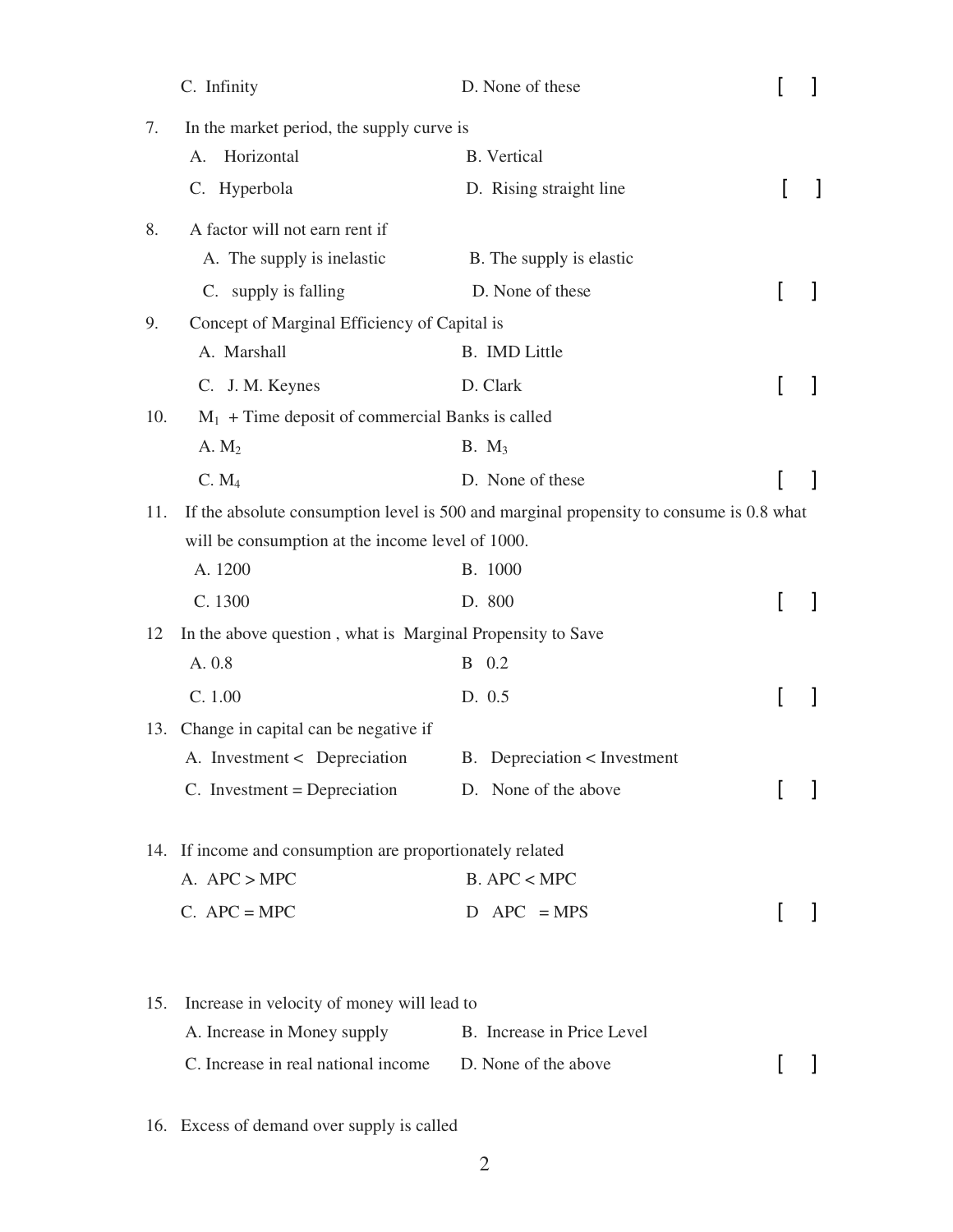| A. Consumption Gap                                           | Income Gap<br><b>B.</b>              |              |
|--------------------------------------------------------------|--------------------------------------|--------------|
| C. Inflationary Gap.                                         | <b>Investment Gap</b><br>D.          |              |
| 17. Which of the following is included in economic growth?   |                                      |              |
| A. Health                                                    | B. Literacy                          |              |
| C. War                                                       | D. Rate of growth of national income |              |
| 18. Modern economic growth has been analyzed by              |                                      |              |
| A. Simon Kuznets                                             | <b>B.</b> Richard Stone              |              |
| C. Keynes                                                    | D. W. Leontief                       |              |
| 19. Vicious circle of poverty is                             |                                      |              |
| A. High income and low saving B. Low growth of population    |                                      |              |
| C. Low rate of saving and investment D. Demonstration effect |                                      |              |
| 20. Disguised unemployment is characteristic of              |                                      |              |
| A. Developed economy                                         | B. Undeveloped economy               |              |
| C. Primitive economy                                         | D. None of these                     |              |
| 21. Mixed economy is related to                              |                                      |              |
| A. Capitalism                                                | B. Socialism                         |              |
| C. Feudalism                                                 | D. A and B both                      |              |
| 22. Big Push theory relates to                               |                                      |              |
| A. Increase in Population                                    | B. Increase in Exports               |              |
| C. Increase in investment                                    | D. Unemployment                      | $\mathbf{I}$ |
| 23. Demonstration effect leads to increase in                |                                      |              |
| A. Investment                                                | <b>B.</b> Consumption                |              |
| C. Saving                                                    | D. Taxes                             |              |
| 24. The Critical Minimum effort theory was developed by      |                                      |              |
| A. A Lewis                                                   | B. Fei-Ranis                         |              |
| C. H Leibenstein                                             | D. A.K. Sen                          |              |

25. Public Finance deals with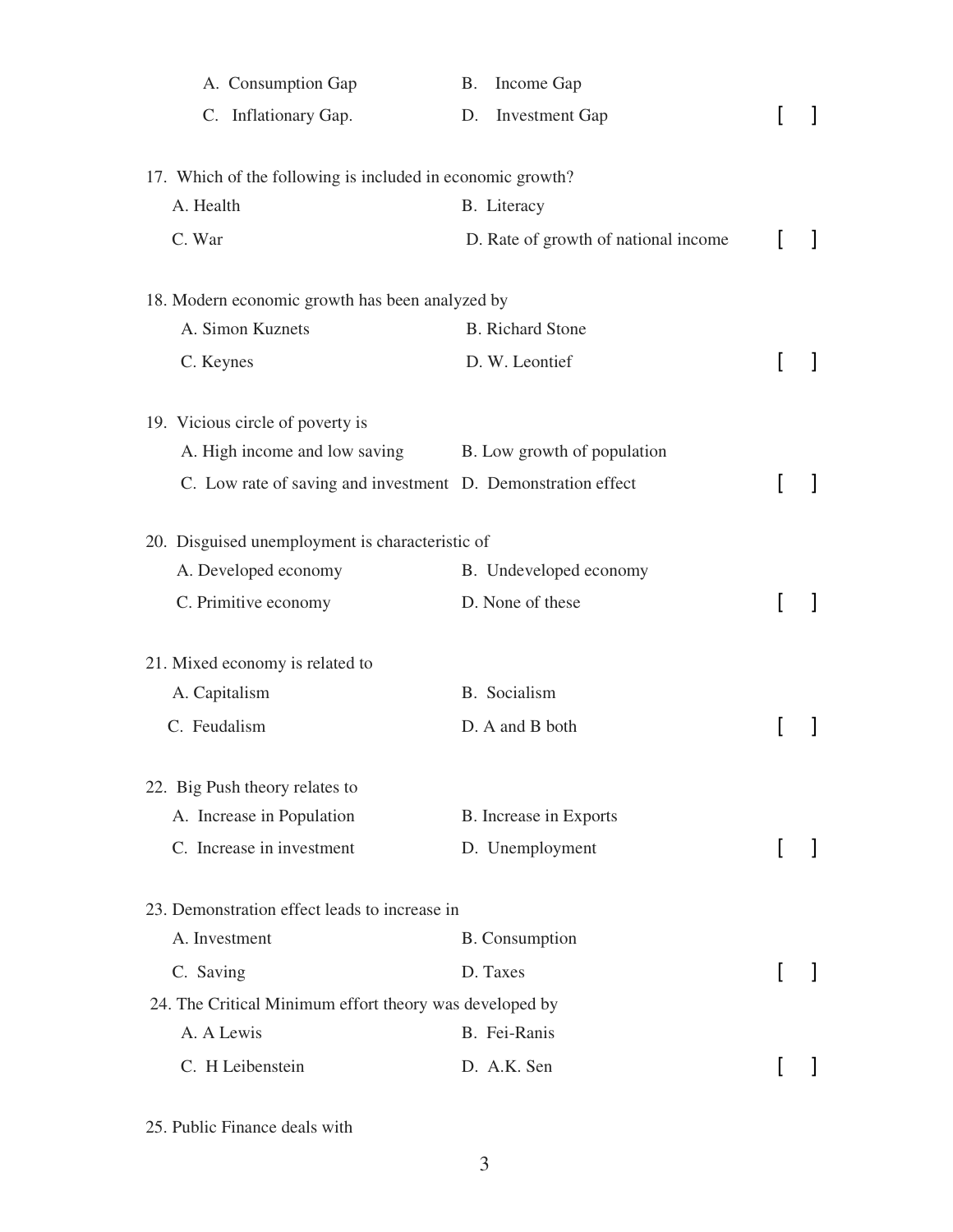|    | A. Household Budget                                       | <b>B.</b> Company Budget                |   |  |
|----|-----------------------------------------------------------|-----------------------------------------|---|--|
|    | C. Government Budget                                      | D. Individual budget                    |   |  |
|    |                                                           |                                         |   |  |
|    | 26. In India Fiscal Year begins on                        |                                         |   |  |
|    | $A.1st$ April                                             | B. $1st$ January                        |   |  |
|    | C. $1st$ October                                          | D. $1st$ July                           |   |  |
|    | 27. Purchase of fixed assets comes under                  |                                         |   |  |
|    | Revenue Budget<br>A.                                      | B. Capital Budget                       |   |  |
|    | Deficit Budget<br>$C_{\cdot}$                             | D. State Budget                         |   |  |
| 28 | Tax on imports are                                        |                                         |   |  |
|    | A. Direct taxes                                           | <b>B</b> . Indirect taxes               |   |  |
|    |                                                           |                                         |   |  |
|    | C. Both Direct and Indirect                               | D. None of these                        |   |  |
|    | 29 Incidence of Tax can be passed on to others in case of |                                         |   |  |
|    | A. Direct taxes                                           | <b>B.</b> Indirect taxes                |   |  |
|    | C. Both Direct and Indirect                               | D. None of these                        |   |  |
|    | 30 Who was the chairman of $13th$ Finance Commission?     |                                         |   |  |
|    | A. Vijay kelkar                                           | B. Pranab Mukerjee                      |   |  |
|    | C. Hanumant Rao                                           | D. C. Rangrajan                         | ſ |  |
|    |                                                           |                                         |   |  |
|    | 31. The advantage of VAT is                               |                                         |   |  |
|    | A. It is easy to calculate                                | It is not imposed on poor persons<br>В. |   |  |
|    | C. It has no cascading effects                            | D. It is more revenue earning           |   |  |

32. What is Fiscal Deficit?

A. Total receipts minus total Disburse ment

- B. Receipts minus disbursement in capital account
- C. Revenue receipts and recovery of loans minus total expenditure

D. None of these  $\begin{bmatrix} 1 \end{bmatrix}$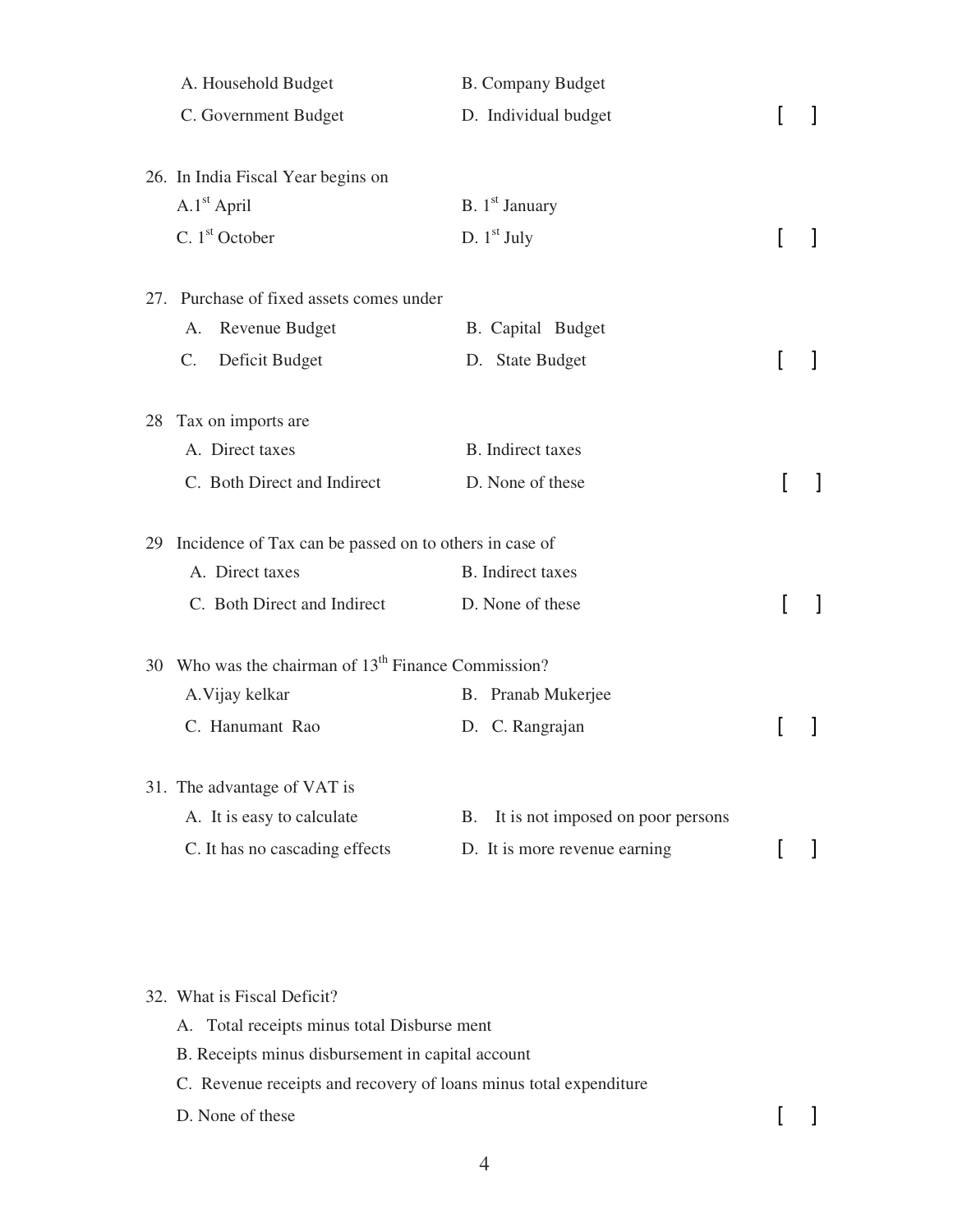- 33 With which one of the following does the Prebisch-Singer hypothesis deal?
	- A. Terms of trade of less developed countries
	- B. Terms of trade of developed countries
	- C. Balance of payments of less developed countries
	- D. Balance of payments of developed countries [ ]
- 34. The effect of trade with different production possibilities curves and identical indifference curves is to make a country.
	- A. More specialized in consumption and less specialized in production
	- B. More specialized in production and less specialized in consumption
	- C. Less specialized both in consumption and in production
	- D. More specialized both in consumption and in production [ ]
- 35. Under which one of the following conditions is the gain from international trade maximised?
	- A. Marginal rate of transformation (MRT) in production is equal to the marginal rate of substitution (MRS) in consumption
	- B. MRT in production is greater than MRS in consumption
	- C. MRT in production is less than MRS in consumption
	- D. MRT in production and MRS in consumption are equal to international price ratio.

 $[$  ]

| 36. When did trade liberalization took place in India |                                              |                                                                               |  |
|-------------------------------------------------------|----------------------------------------------|-------------------------------------------------------------------------------|--|
|                                                       | A. 1991                                      | B. 1996                                                                       |  |
|                                                       | C. 2010                                      | D. None of these                                                              |  |
|                                                       | 37. Difference in export of import is called |                                                                               |  |
|                                                       | A. Balance of invisibles                     | B. Balance of trade                                                           |  |
|                                                       | C. Balance of current account                | D. None of these is                                                           |  |
|                                                       |                                              | 38. Balance of payment can be corrected by changes in capital account through |  |
|                                                       | A. Devaluation                               | <b>B.</b> Borrowing                                                           |  |
|                                                       | C. Capitalization                            | D. All the above                                                              |  |

39. The purchasing power parity theory was formulated by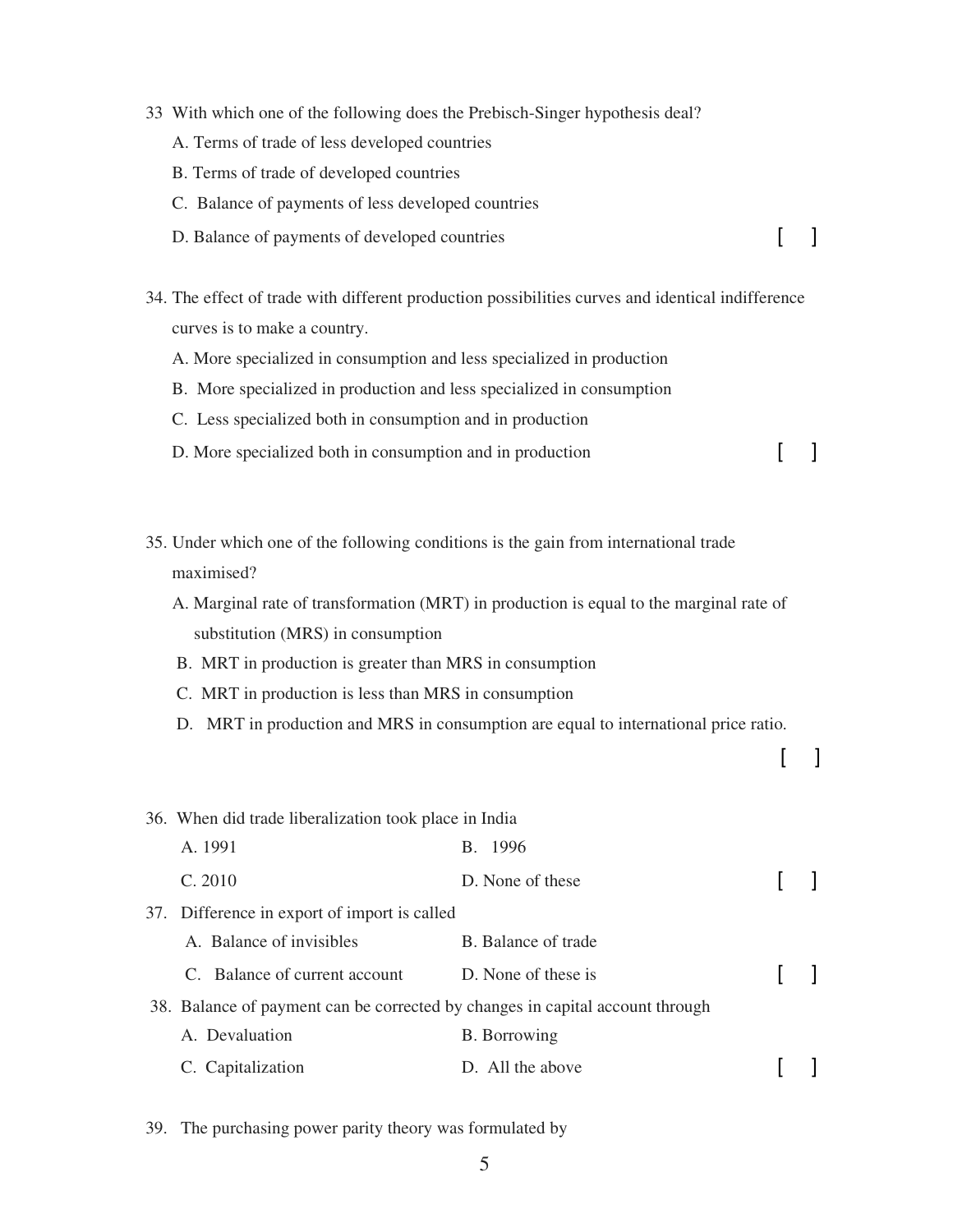| A. Marshall                                                              | B. Lerner                 |  |
|--------------------------------------------------------------------------|---------------------------|--|
| C. Gustov Cassel                                                         | D. None of the above      |  |
| 40. What is the appropriate way to correct balance of payments           |                           |  |
| A. Monetary policy                                                       | <b>B.</b> Fiscal policy   |  |
| C. Sending Gold                                                          | D. Revaluation            |  |
| 41. What is the expected growth rate of India this year?                 |                           |  |
| A. 3.5 %                                                                 | B. $5.5\%$                |  |
| C. $6.1\%$                                                               | D. 7.8%.                  |  |
| 42. Which Five year Plan Draft India is preparing now                    |                           |  |
| A. Eleventh Plan                                                         | Twelfth Plan<br><b>B.</b> |  |
| C. Thirteenth Plan                                                       | D. Tenth Plan             |  |
| 43. Which sector has recorded highest growth rate in the country         |                           |  |
| A. Agriculture                                                           | <b>B.</b> Construction    |  |
| C. Manufacturing                                                         | D. Service sector         |  |
| 44. What is the population of India according to recent census in crores |                           |  |
| A. 120                                                                   | <b>B.</b> 111             |  |
| C. 135                                                                   | D. 140                    |  |
| 45. What is the base year of wholesale price Index in India              |                           |  |
| A. 1994-95                                                               | B. 2000-01                |  |
| C. 2005-06                                                               | D. None of these          |  |
| 46. The projected Growth rate of agriculture in $11th$ plan is           |                           |  |
| A. 4%                                                                    | B. 5%                     |  |
| C. $9%$                                                                  | D. $7%$                   |  |
| 47. The wage rate in MGNREGA has been linked to                          |                           |  |
| A. CPIAL                                                                 | B. WPI                    |  |
| C. CPIIL                                                                 | D. None of these          |  |